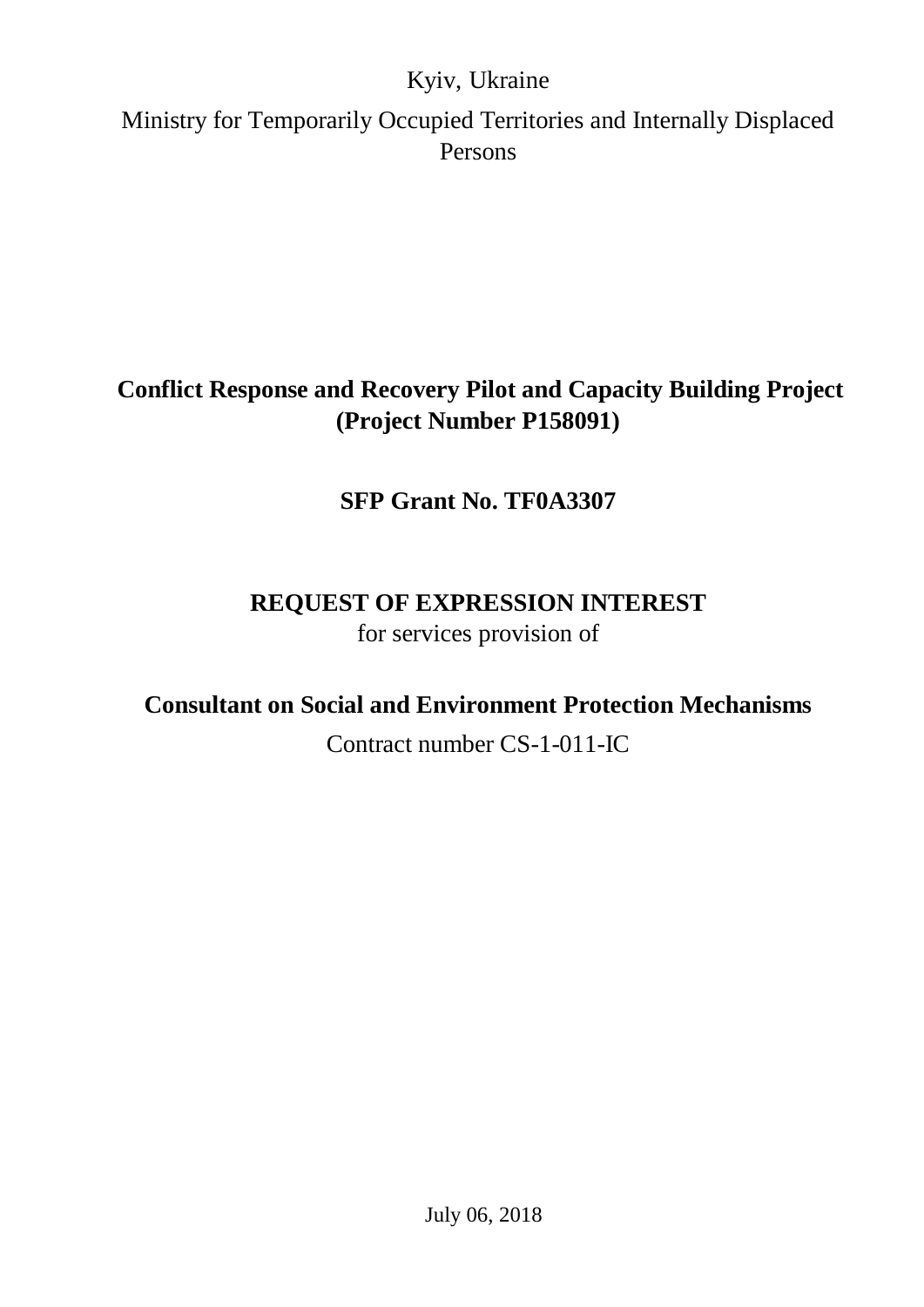### **I. BACKGROUND**

Ukraine has received financial assistance from the International Bank for Reconstruction and Development (IBRD), acting as administrator of the grant funds provided by various "Donors" under the State Building and Capacity Fund ("SPF"), in the amount of three million two hundred thousand US Dollars (\$ 3,200,000.00 USD) (the "Grant") towards the cost of Conflict Response and Recovery Pilot and Capacity Building Project (the "Project"). The Grant includes two parts:

Part 1. Project management and monitoring and evaluation – strengthening of MOT's institutional capacity in everything related to the planning of peace-building and recovery works, their management, coordination, implementation and monitoring.

Part 2. Pilot activities to respond to the challenges from increased number of temporarily displaced persons and combatants return. In particular, to seeks ways to strengthen the institutional capacities of the Ministry for Temporarily Occupied Territories and Internally Displaced Persons of Ukraine (the "Client") to plan, manage, coordinate, implement, and monitor peace building and recovery efforts and to manage Subprojects to respond the needs of selected Eligible Beneficiaries in Selected Areas aimed at, inter alia:

(i) improvement of housing infrastructure conditions;

(ii) increase of employment opportunities;

(iii) improvement of municipal services including health, social and psychosocial assistance services;

(iv) implementation of community revitalization activities.

The Project will be implemented under general supervision of the Client supported by individual consultants ("ICs") selected for day-to-day management and coordination of the Grant and provision of assistance to Eligible Beneficiaries. The Ministry shall be responsible for general coordination and reporting under the Project.

Implementation of the Grant shall be regulated by the SPF Grant No. TF0A3307 with enclosures and Decree No.153 of the Cabinet of Ministers of Ukraine "On setting unified procedure of attraction, implementation and monitoring of international technical assistance" dated February 15, 2002, other legal acts of the Cabinet of Ministers of Ukraine, Client orders and Operations Manual.

### **II. ASSIGNMENT**

Consultant on social and environment protection mechanisms shall take the measures for: і) identifying in collaboration with sub-project implementors potential environmental impacts of the project activities and prescribe the necessary mitigation measures which will be included in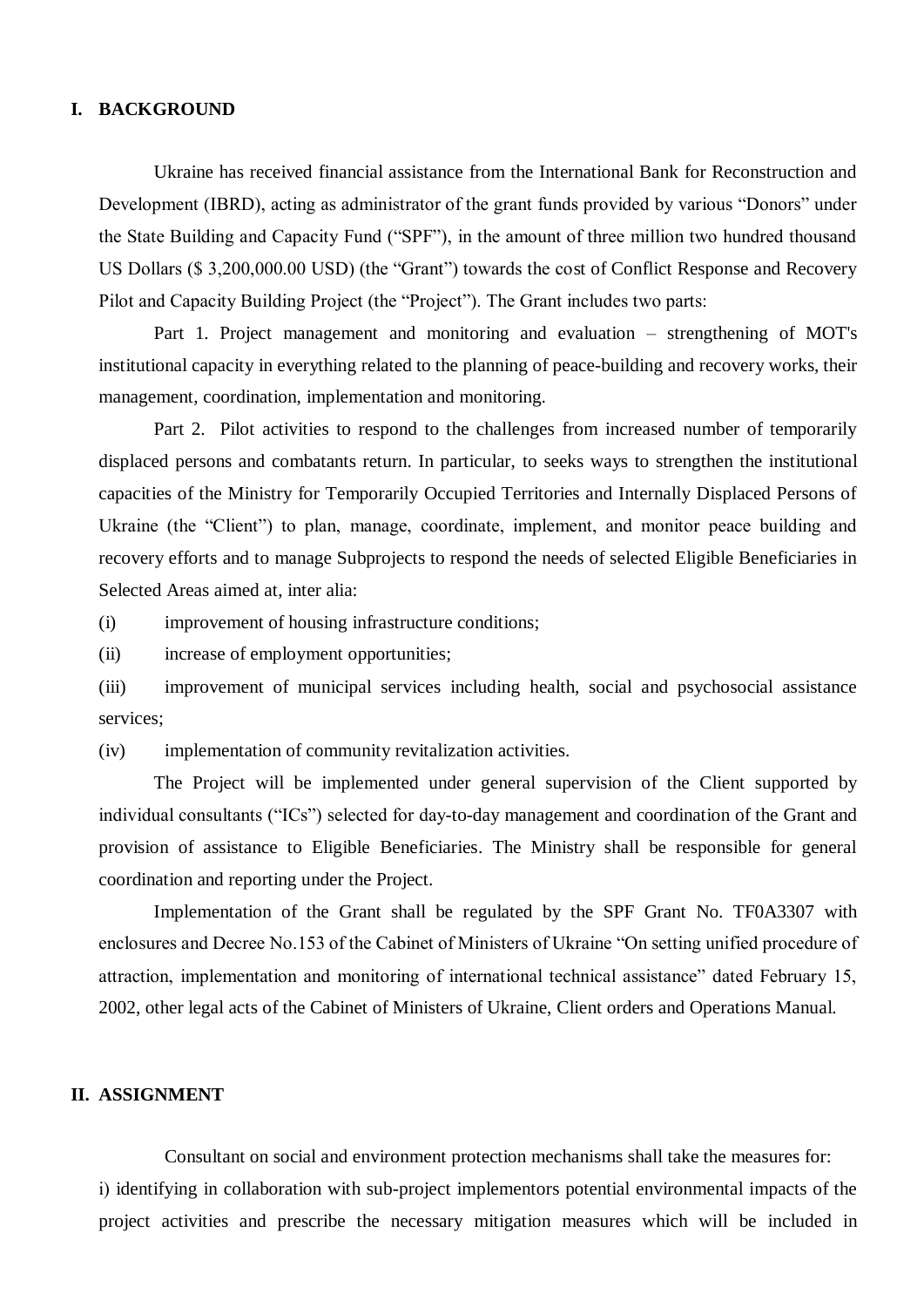Environment and Social Management Plan (ESMP); ii) regular monitoring of environmental impacts caused by activities funded as part of the Project, ensuring compliance with ESMP requirements according to the World Bank policy.

### **III. SCOPE OF CONSULTANCY SERVICES**

The Consultant on social and environment protection mechanisms shall fulfill the following assignments:

- 1. Preparation of the Environmental and Social Problems Protection Mechanisms Checklist on each of the 10 Sub-Projects of the Grant, including:
- providing support under the Project, to ensure compliance with the policy requirements concerning environmental protection as well as problems related to the implementation of the Project;
- analysis of Subprojects, identification of the likely environmental and social impacts of selected Subprojects, type of the necessary instruments/documents for ensuring methods of environmental and social protection and direct preparation of the ESMP;
- ensuring availability of all the necessary permits to carry out any such activities envisaged by the Project;
- cooperation with sub-project initiators concerning providing corresponding information for ESMP preparation;
- ensuring that the necessary documentation (ESMP control schedule) are in place for each selected Subproject;
- reviewing ESMP in respect of compliance with social and environmental protection mechanisms and identifying gaps not covered by compensatory measures;
- ensuring that all necessary mitigation and oversight measures have been taken account of in Subproject financial plans;
- providing contractors with an exhaustive list of mandatory environmental and social impact requirements to be met before launch of the relevant sub-projects of the Project;
- overseeing the implementation of mitigation measures defined in the ESMP for each Subproject and informing MOT of any identified violations;
- ensuring implementation of each Subproject supervision plan and setting basic indicators to measure the effectiveness of mitigation measures;
- ESMP actualization to consider the Project needs and changes in the social and environment protection mechanisms policies;
- 2. Preparation of public hearings minutes on each of the 10 Sub-Projects of the Grant, including:
- Monitoring of the proper organization of public discussions within the framework of each Sub-Project (if required) and of public access to the results of such discussions.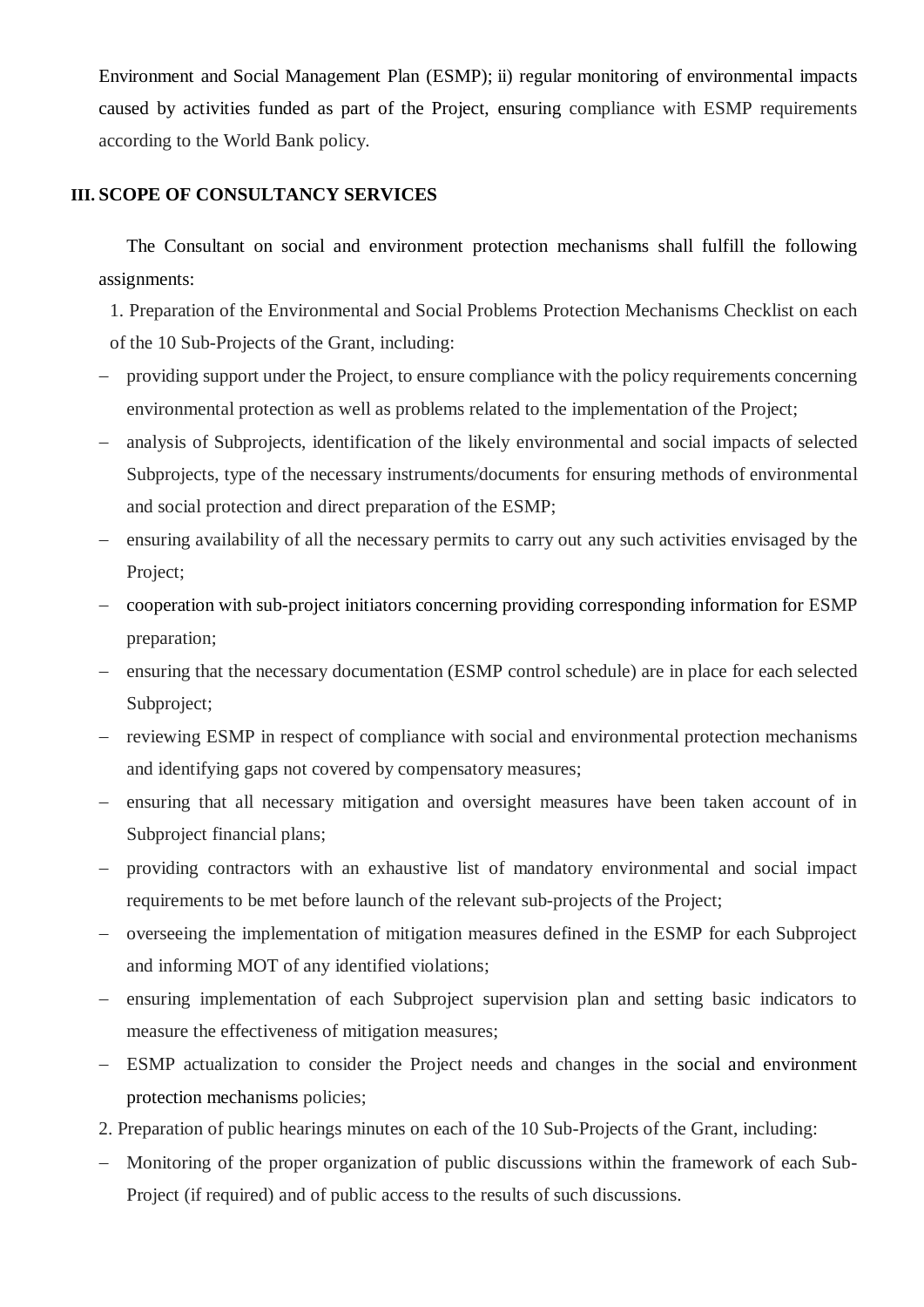3. Preparation of reports on the mechanisms of settling grievances submitted every two months, including:

- Ensuring creation and operation of MOT grievances redress mechanism on the Project level and providing quarterly progress reports on measures related to grievances redress for each project.
- 4. Preparation Completion Monitoring report.

### **IV. RESOURCES PROVIDED TO THE CONSULTANT**

- Project-related documentation;
- Corresponding documentation of the World Bank.

### **V. QUALIFICATION REQUIREMENTS**

- Degree in sociology, ecology/engineering, ecological economics or similar;
- Experience in sociology and environmental management will be considered as an advantage;
- Strong skills of communication with governmental partners and communities;
- Knowledge of the national requirements of the regulating authority in the field of environment protection in terms of Environment and Social Impact Assessment and policies on environment and social protection mechanisms;
- Working level of English and fluent Ukrainian and Russian;
- Experience working as a sociology/ecology consultant/specialist in projects of international agencies, international financial institutions and donor organization will be considered as an advantage;
- Advanced PC user, knowledge and practical skills in using Microsoft Office (MS Word, Excel, Power Point) package, e-mail and databases.

### **VI.LOCATION, ESTABLISHED PERIOD AND REMUNERATION**

The services shall be delivered in Kiev, until May 31, 2019 with possibility of extension. The amount of remuneration will be determined during the negotiation process with the selected consultant. *Interested individuals shall provide their CV in Ukrainian and English to the following email: brigin@mtot.gov.ua; brigin@ukr.net, yuliia.sergiiko@gmail.com with indication at the Subject line "CS-1- 011-IC: Consultant on Social and Environment Protection Mechanisms".* 

*The deadline for submission of CVs is 17:00 noon local time Jule 19, 2018. Selection of individual Consultant on Social and Environment Protection Mechanisms will be carried out in accordance with the IBRD rules and procedures.*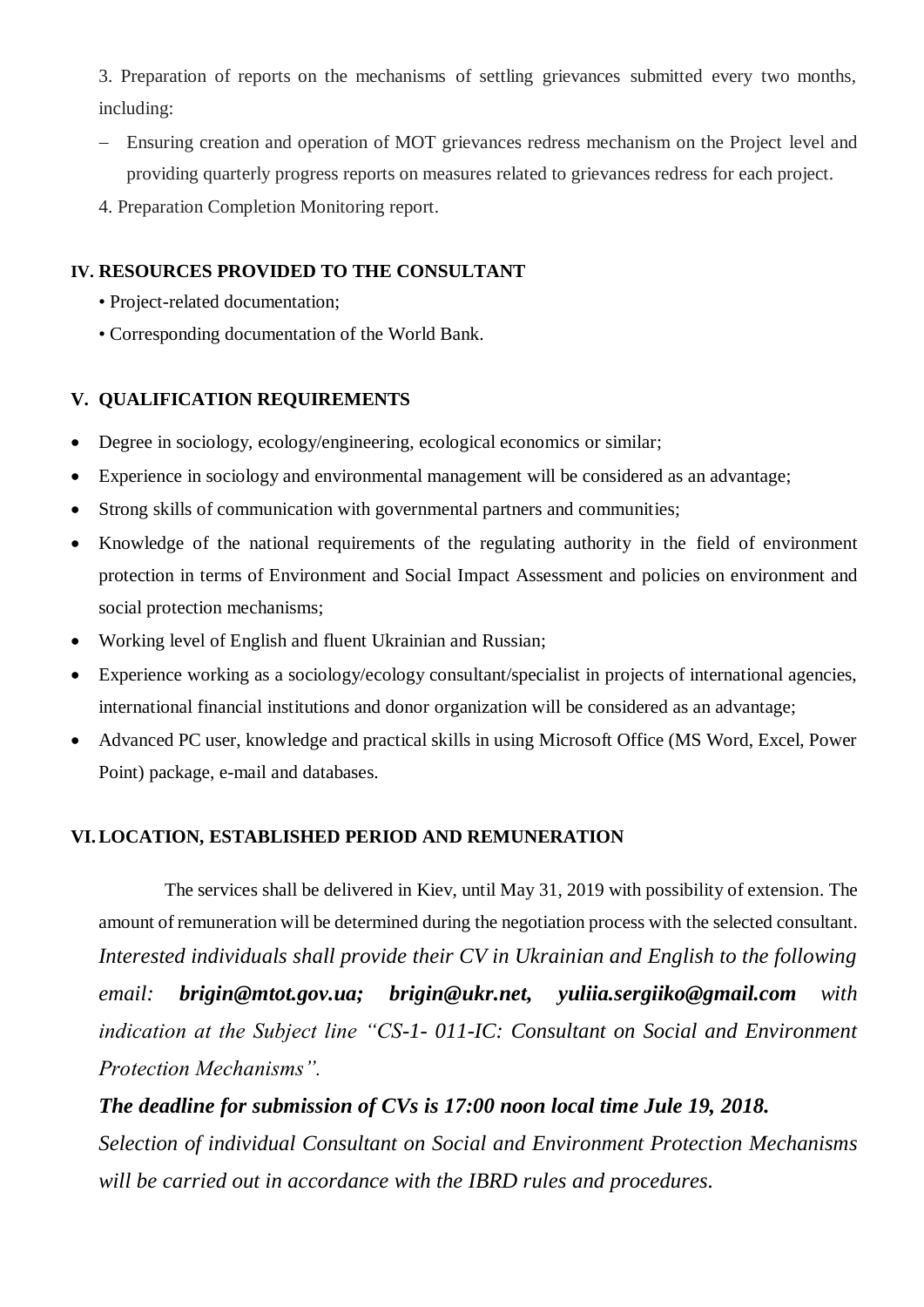## Україна, Київ

Міністерство з питань тимчасово окупованих територій та внутрішньо переміщених осіб України

**Подолання наслідків конфлікту, пілотний проект з відновлення та розбудови спроможностей (Порядковий номер проекту P158091)**

**Грант ФДРМ №TF0A3307**

# **Запрошення до подачі вираження зацікавленості**

**Консультанта із соціальних та екологічних запобіжних механізмів**

Номер контракту № CS-1-011-IC

06 липня 2018 року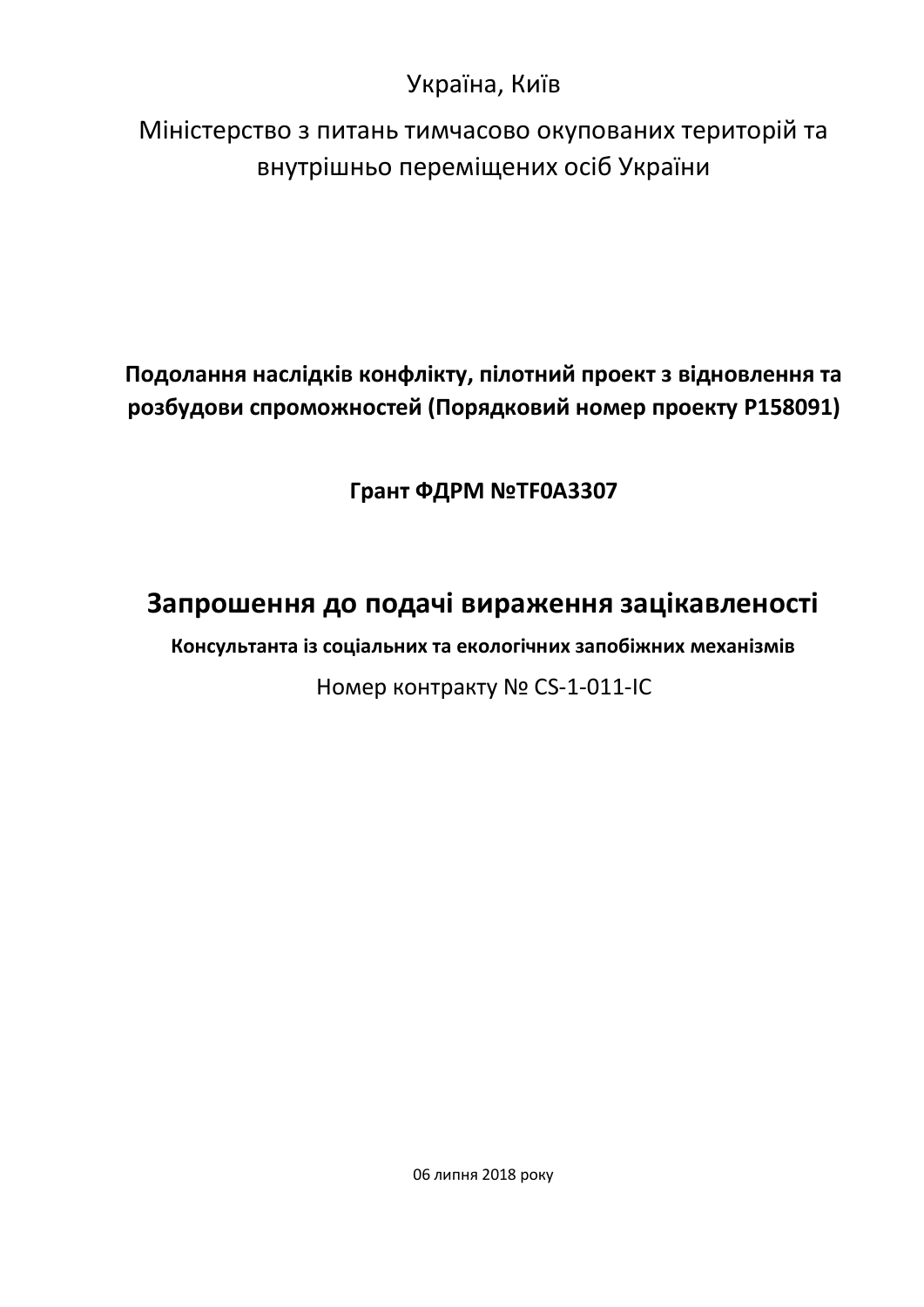Україна отримала фінансову допомогу від Міжнародного банку реконструкції та розвитку / Міжнародної Асоціації розвитку («Світовий банк»), які діють у якості розпорядника грантових коштів різних «Донорів» в рамках Фонду Державного Розвитку Миру («ФДРМ») в розмірі три мільйони двісті тисяч доларів США (3.200.000,00 USD) («Грант») для виконання проекту з Подолання наслідків конфлікту, пілотний проект з відновлення та розбудови спроможностей («Проект»). До Гранту входять дві частини:

Частина 1. Управління проектом та моніторинг і оцінювання - зміцнення інституційної спроможності Міністерства з питань тимчасово окупованих територій та внутрішньо переміщених осіб України (МТОТ) у тому, що стосується плануванню робіт з розбудови миру та відновлення, керування ними, їх координації, виконання та моніторингу.

Частина 2. Пілотні заходи з реагування на проблеми для розвитку, викликані переміщенням осіб і повернення комбатантів. Зокрема, пошук шляхів посилення інституціональних спроможностей у плануванні, управлінні, координації, впровадженні та нагляді за збереженням миру та зусиль по відновленню, а також для управління суб-проектами, що направлені на потреби визначених окремих категорій громадян у Вибраних сферах, направлених на, в тому числі:

(i) Покращення умов житлової інфраструктури;

(ii) Підвищення можливостей для працевлаштування;

(iii) Покращення комунальних послуг, в тому числі послуги з допомоги у медичній, соціальній та психоаналітичній сферах;

(iv) Виконання робіт по відродженню місцевих громад.

Проект буде впроваджуватись під загальним наглядом МТОТ за підтримки Індивідуальних консультантів («ІК»), обраних для щоденного управління та координації Гранту та забезпеченню окремих категорій громадян. МТОТ зобов'язане бути відповідальним за загальну координацію діяльності та звітності у рамках реалізації Проекту.

Впровадження Гранту повинно регулюватись супроводжуючими документами ФДРМ Гранту №ТF0A3307 та постановою Кабінету Міністрів України №153 «Про створення єдиної системи залучення, використання та моніторингу міжнародної технічної допомоги» датованою 15 лютого 2002 року, та іншими юридичними актами Кабінету Міністрів України, наказами Міністерства та Операційним посібником.

### **VIII. ЗАВДАННЯ**

Консультант із соціальних та екологічних запобіжних механізмів має вживати заходів для і) визначення разом із виконавцями субпроектів потенційних впливів які можуть створити заходи, що відносяться до субпроекту, та визначення необхідних компенсуючих заходів, що будуть включені до «Плану управління проблемами соціальних та екологічних запобіжних механізмів» (ESMP); іі) періодичне здійснення моніторингу впливів на соціальну сферу та навколишнє середовище, викликаних роботами,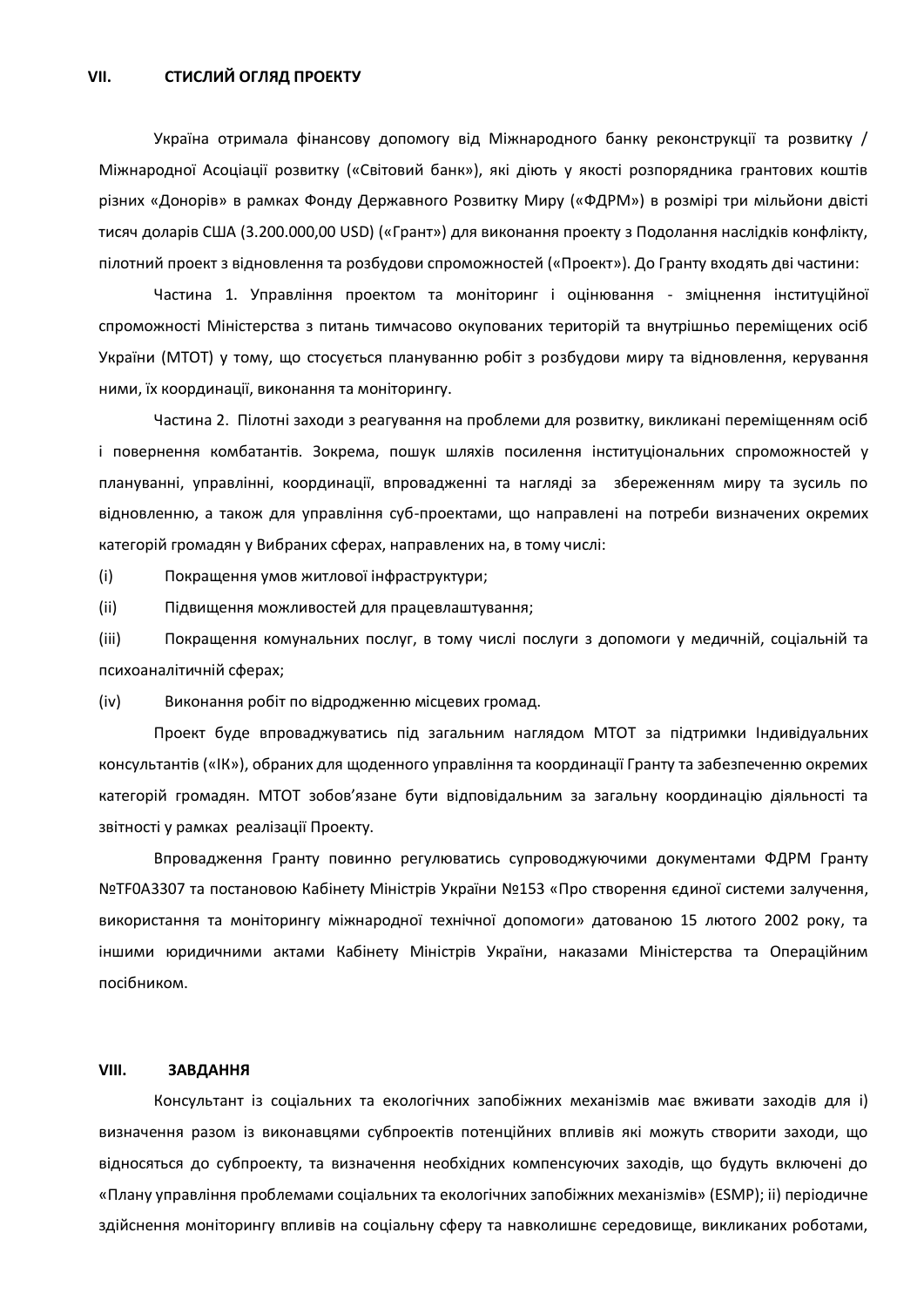що фінансуються в рамках Проекту, а також забезпечення відповідності вимогам ESMP відповідно до політики Світового Банку.

#### **ІІІ. ОБСЯГ ПОСЛУГ**

Консультант із соціальних та екологічних запобіжних механізмів надаватиме наступні завдання:

- 1. Підготовка переліку питань щодо «Плану управління проблемами соціальних та екологічних запобіжних механізмів» стосовно кожного із 10 субпроектів Гранту, в тому числі:
	- Надання підтримки в рамках Проекту, з метою забезпечення дотримання вимог політики щодо захисту навколишнього середовища, а також проблем, пов'язаних із впровадженням Проекту;
	- Аналіз субпроектів, визначення потенційних впливів на навколишнє середовище та соціальну сферу для обраних субпроектів, типу необхідних інструментів/документів із забезпечення методів захисту навколишнього середовища та соціального захисту, а також безпосередня підготовка ESMP;
	- Забезпечення наявності усіх необхідних дозволів перед початком робіт на вживання будь-яких дій для виконання таких робіт, як це передбачено Проектом;
	- Забезпечення взаємодії з ініціаторами субпроектів щодо надання відповідної інформації для підготовки ESMP;
	- Забезпечення наявності необхідної документації (контрольна відомість ESMP) для кожного субпроекту;
	- Перевірка ESMP на відповідність вимогам щодо соціальних та екологічних запобіжних механізмів, а також визначення прогалин, що не охоплені компенсуючими заходами;
	- Забезпечення належного врахування усіх необхідних заходів з моніторингу та компенсуючих дій у фінансових планах субпроектів;
	- Надання підрядникам повного переліку обов'язкових вимог до питань охорони навколишнього середовища та впливу на соціальне середовища, які мають бути виконані перед початком впровадження відповідних субпроектів Проекту;
	- Нагляд за впровадженням компенсуючих дій, які визначені в ESMP для кожного субпроекту та інформування МТОТ про будь-яку виявлену невідповідність;
	- Забезпечення впровадження плану моніторингу для кожного субпроекту, включаючи визначення базових показників та ефективності заходів з попередження наслідків;
	- Відповідна актуалізація ESMP для того, щоб врахувати потреби проекту та зміни в політиках щодо соціальних та екологічних запобіжних механізмів.
- 2. Підготовка протоколів громадських слухань стосовно кожного із 10 субпроектів Гранту, в тому числі:
	- Моніторинг належної організації громадських консультацій в рамках кожного субпроекту (за необхідності) та доступу громадськості до результатів таких слухань.
- 3. Підготовка звітів щодо механізмів розгляду скарг, що подаються кожні два місяці, в тому числі: